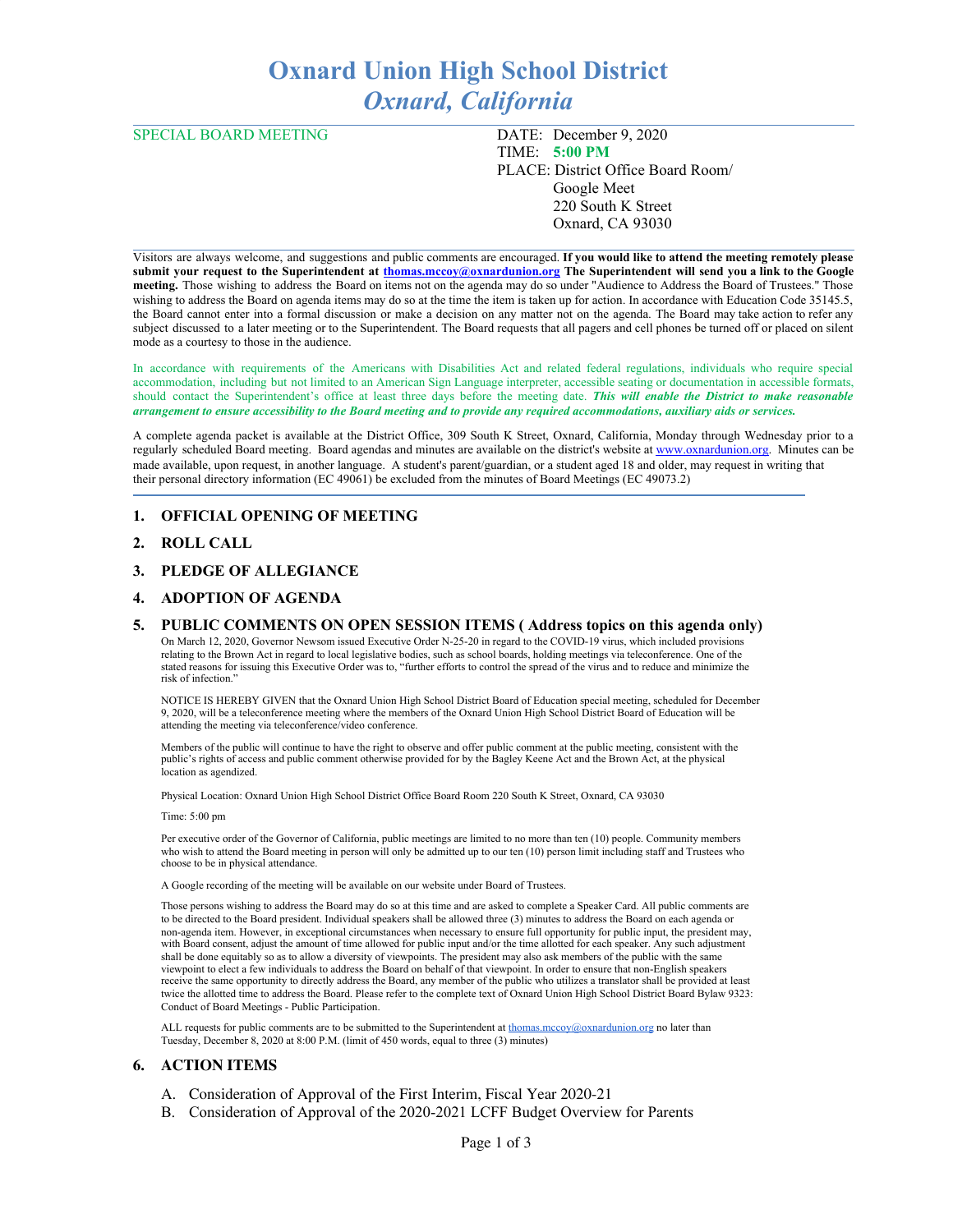Special Board Meeting Agenda December 9, 2020

C. Consideration of Revision to the Superintendent's Contract for the 2020-2021 School Year

# **7. STAFF REPORTS**

- A. Special Populations in Distance Learning
- B. Public Information Officer (PIO)

## **8. BOARD REPORT AND COMMUNICATIONS**

## **9. PUBLIC COMMENTS ON CLOSED SESSION ITEMS**

On March 12, 2020, Governor Newsom issued Executive Order N-25-20 in regard to the COVID-19 virus, which included provisions relating to the Brown Act in regard to local legislative bodies, such as school boards, holding meetings via teleconference. One of the stated reasons for issuing this Executive Order was to, "further efforts to control the spread of the virus and to reduce and minimize the risk of infection."

NOTICE IS HEREBY GIVEN that the Oxnard Union High School District Board of Education special meeting, scheduled for December 9, 2020, will be a teleconference meeting where the members of the Oxnard Union High School District Board of Education will be attending the meeting via teleconference/video conference.

Members of the public will continue to have the right to observe and offer public comment at the public meeting, consistent with the public's rights of access and public comment otherwise provided for by the Bagley Keene Act and the Brown Act, at the physical location as agendized.

Physical Location: Oxnard Union High School District Office Board Room 220 South K Street, Oxnard, CA 93030

Per executive order of the Governor of California, public meetings are limited to no more than ten (10) people. Community members who wish to attend the Board meeting in person will only be admitted up to our ten (10) person limit including staff and Trustees who choose to be in physical attendance.

A Google recording of the meeting will be available on our website under Board of Trustees.

Those persons wishing to address the Board may do so at this time and are asked to complete a Speaker Card. All public comments are to be directed to the Board president. Individual speakers shall be allowed three (3) minutes to address the Board on each agenda or non-agenda item. However, in exceptional circumstances when necessary to ensure full opportunity for public input, the president may, with Board consent, adjust the amount of time allowed for public input and/or the time allotted for each speaker. Any such adjustment shall be done equitably so as to allow a diversity of viewpoints. The president may also ask members of the public with the same viewpoint to elect a few individuals to address the Board on behalf of that viewpoint. In order to ensure that non-English speakers receive the same opportunity to directly address the Board, any member of the public who utilizes a translator shall be provided at least twice the allotted time to address the Board. Please refer to the complete text of Oxnard Union High School District Board Bylaw 9323: Conduct of Board Meetings - Public Participation.

ALL requests for public comments are to be submitted to the Superintendent at [thomas.mccoy@oxnardunion.org](mailto:thomas.mccoy@oxnardunion.org) no later than Tuesday, December 8, 2020 at 8:00 P.M. (limit of 450 words, equal to three (3) minutes)

#### **10. CLOSED SESSION**

During this time, the Board may adjourn to Closed Session to discuss confidential material relating to the following items.

- A. Public Employee: Discipline/Dismissal/Release/Resignation/Appointment/Reassignment /Employment-Government Code Section 54957(b)(1)
- B. Conference with Labor Negotiator(s): Government Code Section 54957.6
	- Agency Negotiator: Dr. Deborah Salgado, Assistant Superintendent-Human Resources
	- Employee Organization: Oxnard Federation of Teachers and School Employees (OFTSE)
	- Classified Bargaining Unit
	- Employee Organization: California School Employee Association (CSEA)
	- Campus Supervisor Bargaining Unit
- C. Superintendent's Mid Year Evaluation
- D. Student Personnel: [Education Code §35146, 48912, 48919]
- E. Consideration of Confidential Student Issues Other Than Expulsion and Suspension, Pursuant to Education Code §35146
- F. Conference with Legal Counsel Anticipated Litigation, Pursuant to Government Code § 54956.9 (d) a. Number of cases: Three